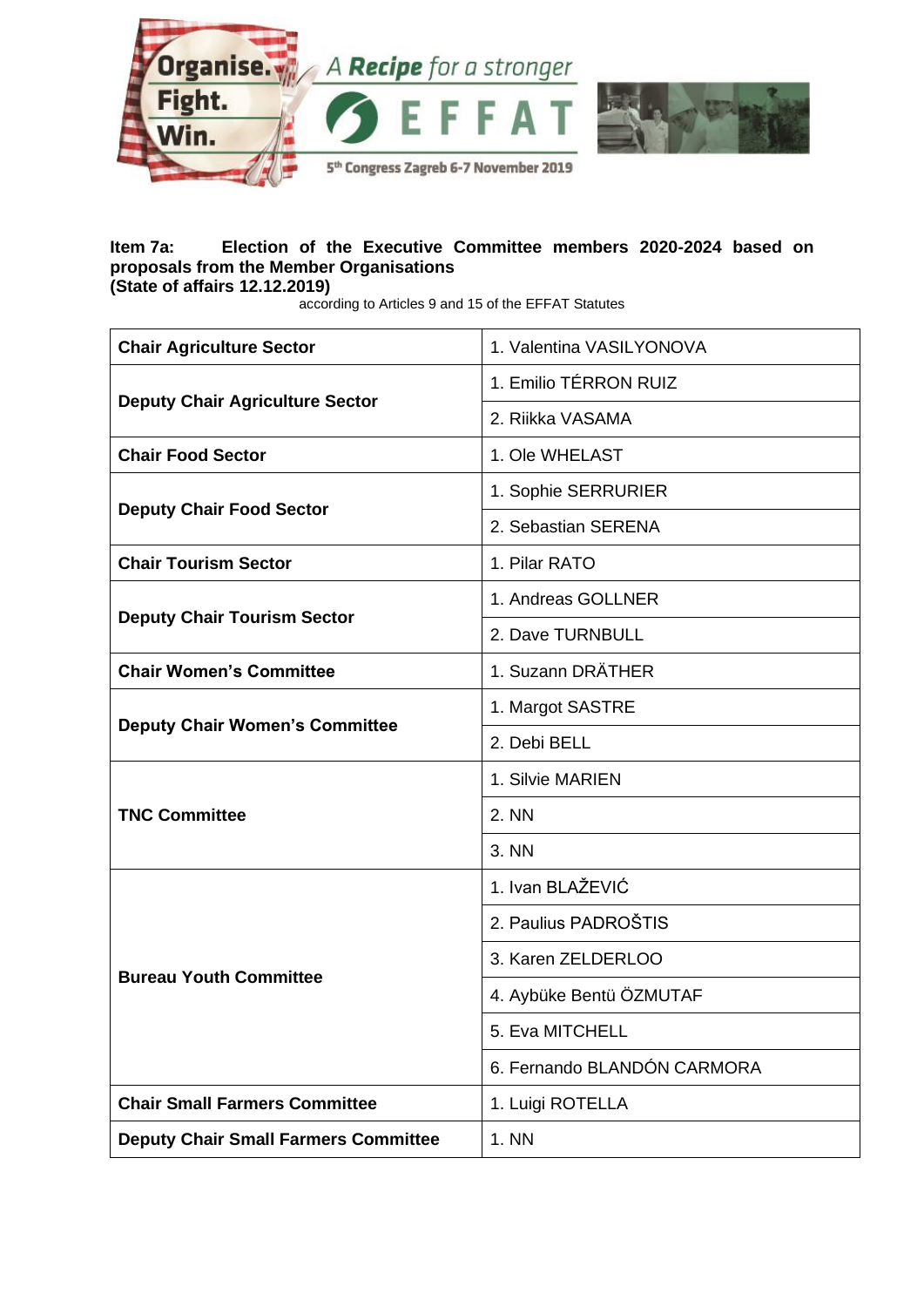

| <b>Country</b><br>Land<br><b>Pays</b> | <b>Member</b><br><b>Mitglied</b><br><b>Membre</b> | <b>Deputy</b><br>Stellvertreter/in<br>Suppléant/e |
|---------------------------------------|---------------------------------------------------|---------------------------------------------------|
| <b>Albania</b>                        | 1. Imelda KULARI                                  | 1. Liri SHEHU                                     |
| <b>Austria</b>                        | 1. Gerhard RIESS                                  | 1. Martina SCHNELLER                              |
|                                       | 2. Andreas GOLLNER                                | 2. Eva EBERHART                                   |
| <b>Belgium</b>                        | 1. Pia STALPAERT                                  | 1. Karin SCHAERLAEKENS                            |
|                                       | 2. Bart VANNETELBOSCH                             | 2. Yves GIETS                                     |
|                                       | 3. Tangui CORNU                                   | 3. Stéphane PIRON                                 |
|                                       | 4. Alain DETEMMERMAN                              | 4. Sébastien DUPANLOUP                            |
|                                       | 5. Dominik ROLAND                                 | 5. Els DEPOORTER                                  |
| Bosnia-<br>Herzegovina                | 1. Mehmed AVDAGIC                                 | 1. Maja RADIĆ                                     |
| <b>Bulgaria</b>                       | 1. Anelia IVANOVA                                 | 1. Slavcho PETROV                                 |
| <b>Croatia</b>                        | 1. Denis PARADIS (rotation)                       | 1. Sunćica BENOVIĆ (rotation)                     |
| <b>Cyprus</b>                         | 1.                                                | 1.                                                |
| <b>Czech</b><br><b>Republic</b>       | 1. Bohumir DUFEK                                  | 1. Josef HLAHULEK                                 |
|                                       | 1. Tina M. MADSEN                                 | 1. John FREDERIKSEN                               |
| <b>Denmark</b>                        | 2. Peter K HOLM                                   | 2. Morten DAHLBERG                                |
|                                       | 3. Jim JENSEN                                     | 3. Per TØNNESEN                                   |
| <b>Faroe Islands</b>                  | 1. Georg F HANSEN                                 | 1. Elin Kamilla SØRENSEN                          |
| <b>Finland</b>                        | 1. Annika RÖNNI-SÄLLINEN                          | 1. Josetta NOUSJOKI                               |
|                                       | 2. Henri LINDHOLM                                 | 2. Veli-Matti KUNTONEN                            |
|                                       | 3. Sari VAITTINEN                                 | 3. Riikka VASAMA                                  |
| <b>France</b>                         | 1. Hélène DEBORDE                                 | 1. Fabien GUIMBRETIÈRE                            |
|                                       | 2. Christian CRÉTIER                              | 2. Dejan TERGLAV                                  |
|                                       | 3. Gauthier BODIVIT                               | 3. Elodie BODIVIT                                 |
| Germany                               | 1. Holger BARTELS                                 | 1. Thomas HENTSCHEL                               |
|                                       | 2. Guido ZEITLER                                  | 2. Micha HEILMANN                                 |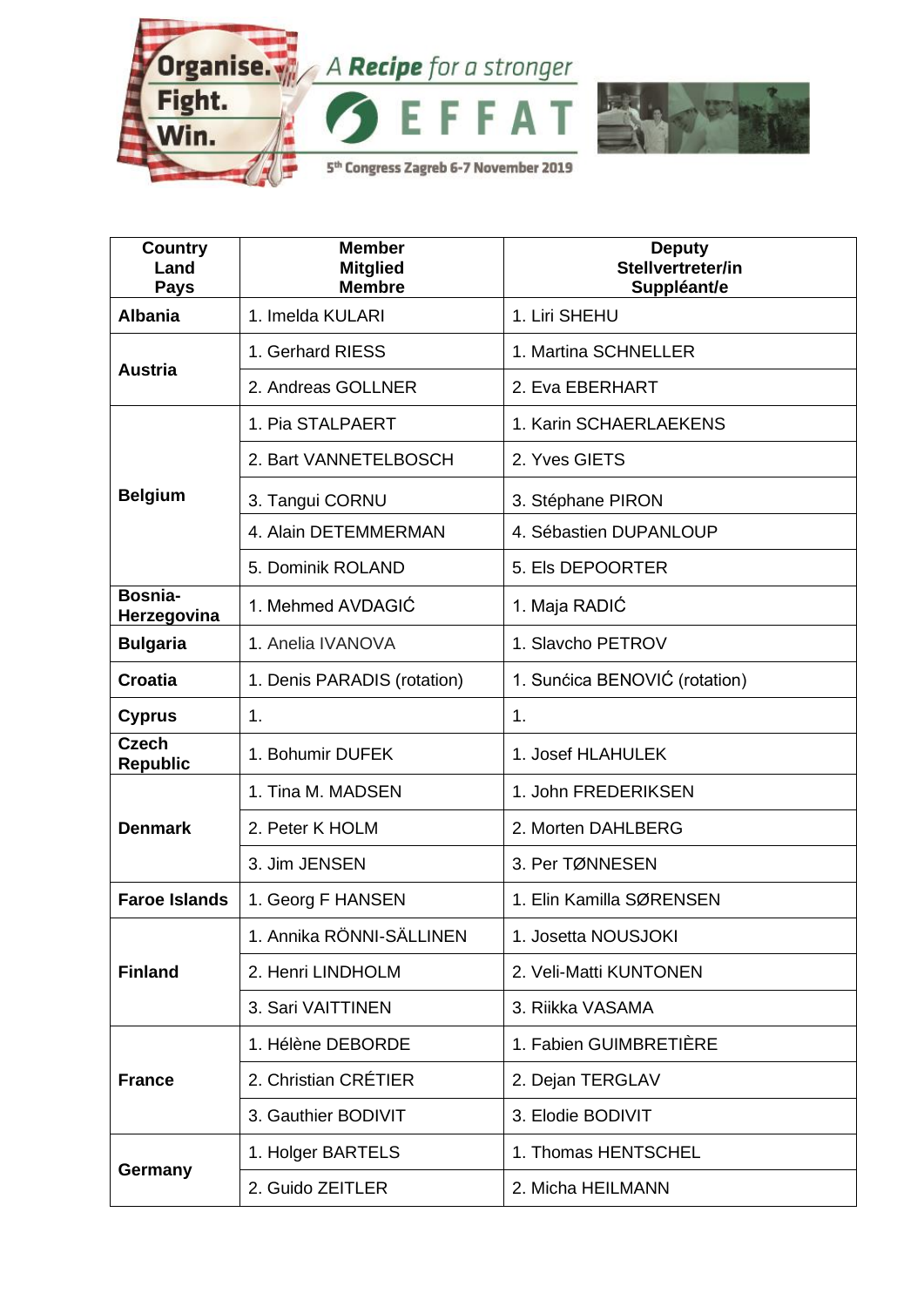

|                                  | 3. Freddy ADJAN           | 3. Julia GRIMME           |
|----------------------------------|---------------------------|---------------------------|
|                                  | 4. Claudia TIEDGE         | 4. Peter BUDDENBERG       |
|                                  | 5. Melanie MÖRCHEN        | 5. Joachim LANGECKER      |
|                                  | 6. Peter SCHMIDT          | 6. Stefan MÜNKEL          |
| <b>Great Britain</b>             | 1. Joe CLARKE             | 1.                        |
|                                  | 2. Susan FITZGERALD       | 2.                        |
|                                  | 3. David GILL             | 3.                        |
|                                  | 4. Eamon O'HEARN          | 4. Charlotte NICHOLS      |
| <b>Greece</b>                    | 1.                        | 1.                        |
| <b>Hungary</b>                   | 1.                        | 1.                        |
| <b>Ireland</b>                   | 1. Gerry MCCORMACK        | 1. Michael BROWNE         |
| <b>Iceland</b>                   | 1.                        | 1.                        |
|                                  | 1. Fabrizio DE PASCALE    | 1. Salvatore CAROFRATELLO |
|                                  | 2. Alberto KULBERG TAUB   | 2. Giovanni ARETINI       |
| <b>Italy</b>                     | 3. NN (FILCAMS)           | 3. Luigi ROTELLA          |
|                                  | 4. Emilio FARGNOLI        | 4. Ermanno BONALDO        |
| Kosovo                           | 1.                        | 1.                        |
| Latvia                           | 1.                        | 1.                        |
| Lithuania                        | 1. Gražina GRUZDIENE      | 1. Raimondas TAMOSAUSKAS  |
| Luxembourg                       | 1.                        | 1.                        |
| <b>North</b><br><b>Macedonia</b> | 1.                        | 1.                        |
| <b>Malta</b>                     | 1. Jason DEGUARA          | 1. Kenny MUSCAT           |
| <b>Montenegro</b>                | 1. Veljko BAOSIC          | 1. Musa MILIC             |
| <b>Netherlands</b>               | 1. Patrick MEERTS         | 1. Inge POST              |
|                                  | 2. Jos HENDRIKS           | 2. Corry VAN VELZEN       |
|                                  |                           |                           |
| <b>Norway</b>                    | 1. Anne Berit AKER HANSEN | 1. Jarle WILHEMSEN        |